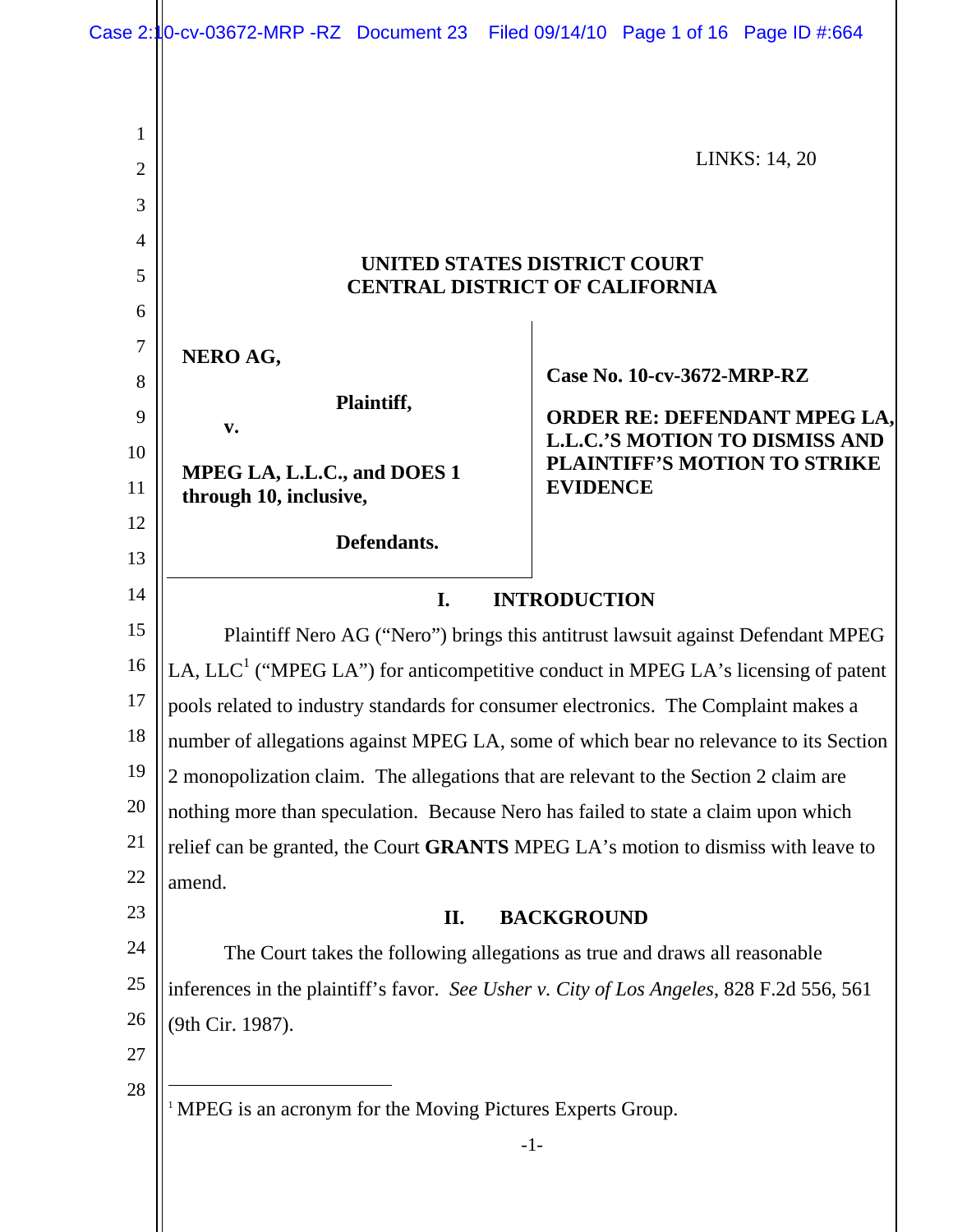1 2 3 4 5 6 MPEG LA licenses patent pools relating to industry standards for consumer electronics. Compl. ¶ 5. In 1988, the International Organization for Standardization established MPEG to create standards for audio and video compression. Compl. ¶ 24. The standards ensure compatibility and interoperability of devices manufactured by different companies in the digital video technology industry. Compl. ¶ 5-6.The standards at issue in this case are the MPEG-2, MPEG-4 Visual, and AVC standards. *Id*.

7 8 9 10 11 12 13 14 15 16 MPEG LA is not an innovator; it does not own any patents and it does not use the patented technology to provide products to consumers. Compl. ¶ 33. MPEG LA created the first modern-day patent pool, "a product that is a substitute to the impractical licensing of individual licenses," to meet the MPEG-2 standard. Compl. ¶¶ 26, 33. In a patent pool, patentees agree to collectively license their patents relating to a particular technology to licensees to save time and money and to give licensees some assurance that their ability to use the technology will not be blocked by a single patent holder. Today, "MPEG LA licenses patent pools relating to standards necessary to virtually every company operating in the digital video technology industry," and thus, "wields significant power over the industry." Compl. ¶ 23.

17 18 19 20 21 22 23 24 Nero alleges that MPEG LA collects royalties from the sale and/or distribution of "almost every personal computer (and related software), DVD, DVD player, digital television set, mobile television receiver, TV set-top box, Blu-ray video optical disc, Blu-Ray Disc player/recorder, media player, still camera, video camera, iPhone, BlackBerry, and pay-per-view video service in the world." Compl. ¶ 12. As a creator of liquid media technology software, Nero must comply with the MPEG standards to sell software products in the area of multimedia. Compl. ¶¶ 7, 19-21. Plaintiff Nero is a licensee of the MPEG LA patent pools. Compl. ¶¶ 7, 21-22.

25 26 27 28 In 1997, MPEG LA obtained a Business Review Letter from the Department of Justice ("DOJ") regarding its MPEG-2 patent pool. The letter stated that DOJ was "not presently inclined to initiate antitrust enforcement action" regarding the licensing arrangement. Compl. ¶¶ 8, 27. According to Nero, DOJ expressly conditioned its

-2-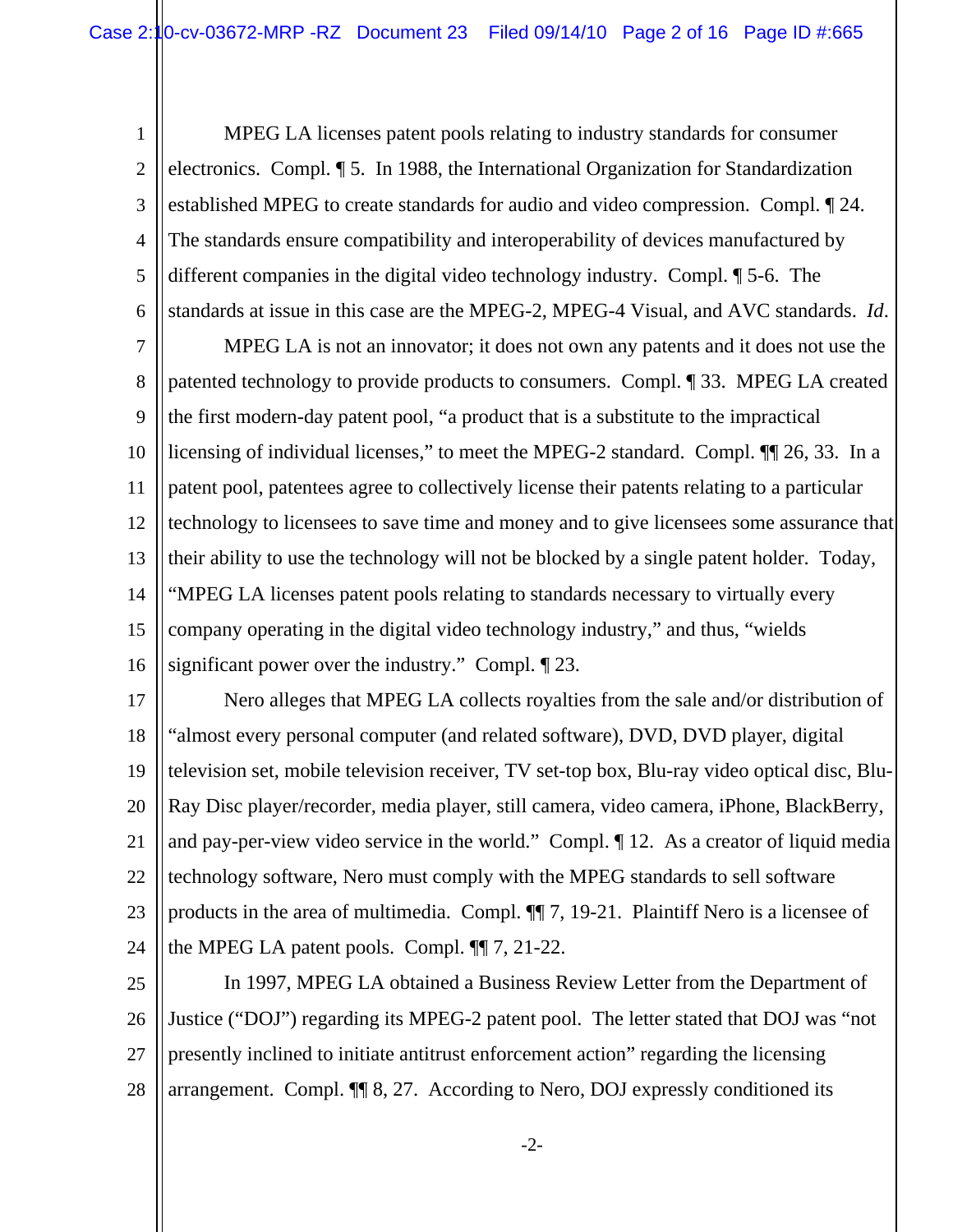1 2 3 4 5 6 7 8 9 10 11 decision on MPEG LA's representations that it would protect against potential anticompetitive effects of its licenses by implementing certain safeguards. *Id*. Those safeguards include: (1) engaging an independent expert to ensure only essential patents were placed in the MPEG-2 pool, and (2) formulating and enforcing fair, reasonable and nondiscriminatory licensing terms. *Id*. At the time of the Business Review Letter, MPEG LA represented to DOJ that the MPEG-2 patent pool accounted for 27 essential patents. Compl. ¶ 28. Today, there are over 800 patents in the MPEG-2 patent pool. *Id*. The Complaint details DOJ's skepticism toward the patent pool and whether the "patentexpert mechanism" was sufficient to make evaluation of patents entirely independent. Compl. ¶ 31. According to Nero, the DOJ took a "wait-and-see approach regarding the independence of the patent expert." *Id*.

12 13 14 15 16 17 18 Nero alleges, contrary to MPEG LA's promises, once MPEG LA created its patent pools, it unlawfully used its lawfully-obtained monopoly power in the relevant technology markets to willfully maintain or extend its monopolies for years beyond their natural expiration and to administer its licenses in an unfair, unreasonable and discriminatory manner. Compl. ¶¶ 10, 35, 46. According to Nero, MPEG LA has failed to implement the promised pro-competitive safeguards and is abusing its monopoly power in violation of Section 2 of the Sherman Act.

19

# **A. INDEPENDENT EXPERT**

20 21 22 23 24 25 26 MPEG LA's independent expert is Kenneth Rubenstein. Nero alleges Rubenstein is not independent because he has a financial interest in and serves as a compensated advocate for MPEG LA. Compl. ¶¶ 11(a), 47-50. Specifically, Nero alleges Rubenstein is MPEG-LA's patent counsel who, among other things: helped form MPEG LA with its founder, was involved in drafting the first MPEG LA license agreements, deals with questions from licensees about the interpretation of MPEG LA license agreements, and testified before Congress on behalf of MPEG LA. Compl. ¶¶ 11(a), 48.

- 27
- 28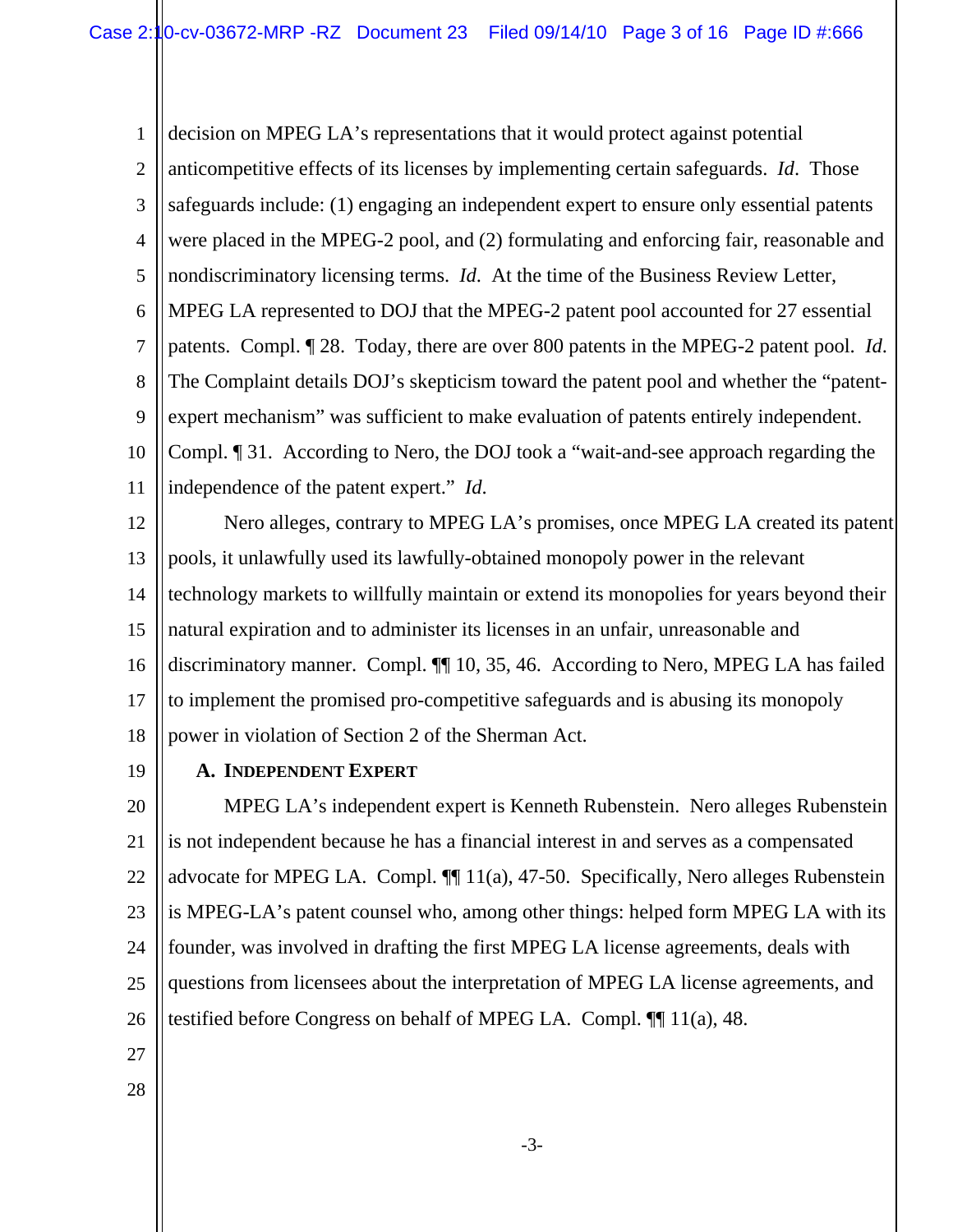Case 2:10-cv-03672-MRP -RZ Document 23 Filed 09/14/10 Page 4 of 16 Page ID #:667

#### **B. NON-ESSENTIAL PATENTS**

1

2 3 4 5 6 7 8 9 10 11 12 13 14 15 16 17 18 19 20 21 22 23 24 25 26 Nero alleges that MPEG-LA added hundreds of newer patents to its MPEG-2, MPEG-4 Visual and AVC patent pools—approximately 800, 1,000, and 1,300 patents, respectively—for the purpose of extending the duration of the licenses. Compl. ¶¶ 11(b), 37, 40, 51-52. Nero theorizes that because the older patents are expiring, MPEG-LA added hundreds of newer *non-essential* patents to the pool to prolong its monopoly beyond its natural duration and scope. *Id*. Nero claims "it is infeasible, economically and practically, today to negotiate individual licenses with the 26 owners of the more than 800 MPEG-2 patents now claimed to be essential." Compl. ¶ 53. Nero alleges that "a technology innovator would have to conduct its own patent-essentiality investigations of the 800-plus patents in the pool. This would be prohibitively time-consuming and expensive. . . . MPEG LA's practice leaves no viable alternative but to license the entire pool." *Id*. Nero alleges that "no developer or manufacturer of MPEG-2, MPEG-4 Visual, or AVC products has met the standards or attempted to meet the standards by acquiring only individual patent licenses directly from patent owners." Compl. ¶ 55. **C. UNFAIR, UNREASONABLE AND DISCRIMINATORY LICENSING TERMS** According to Nero, MPEG LA imposes unfair, unreasonable and discriminatory licensing terms in several ways. **a. Royalty Rates**  Nero alleges that MPEG LA charges licensees different royalty rates for the same MPEG-2 license, and has failed to make a "downward adjustment to the MPEG-2 royalty rates commensurate with the rapid and dramatic decrease in cost of the products implementing the MPEG-2 standard—*i.e.*, DVD players, digital and flat screen televisions, and the software that support such products—since the pool's inception." Compl. ¶¶ 11(c), 57-58, 61-62. Nero contends also that MPEG LA should have decreased its royalty rates to reflect the expiration of seminal or essential patents in the

27 pool. Compl. ¶ 63.

28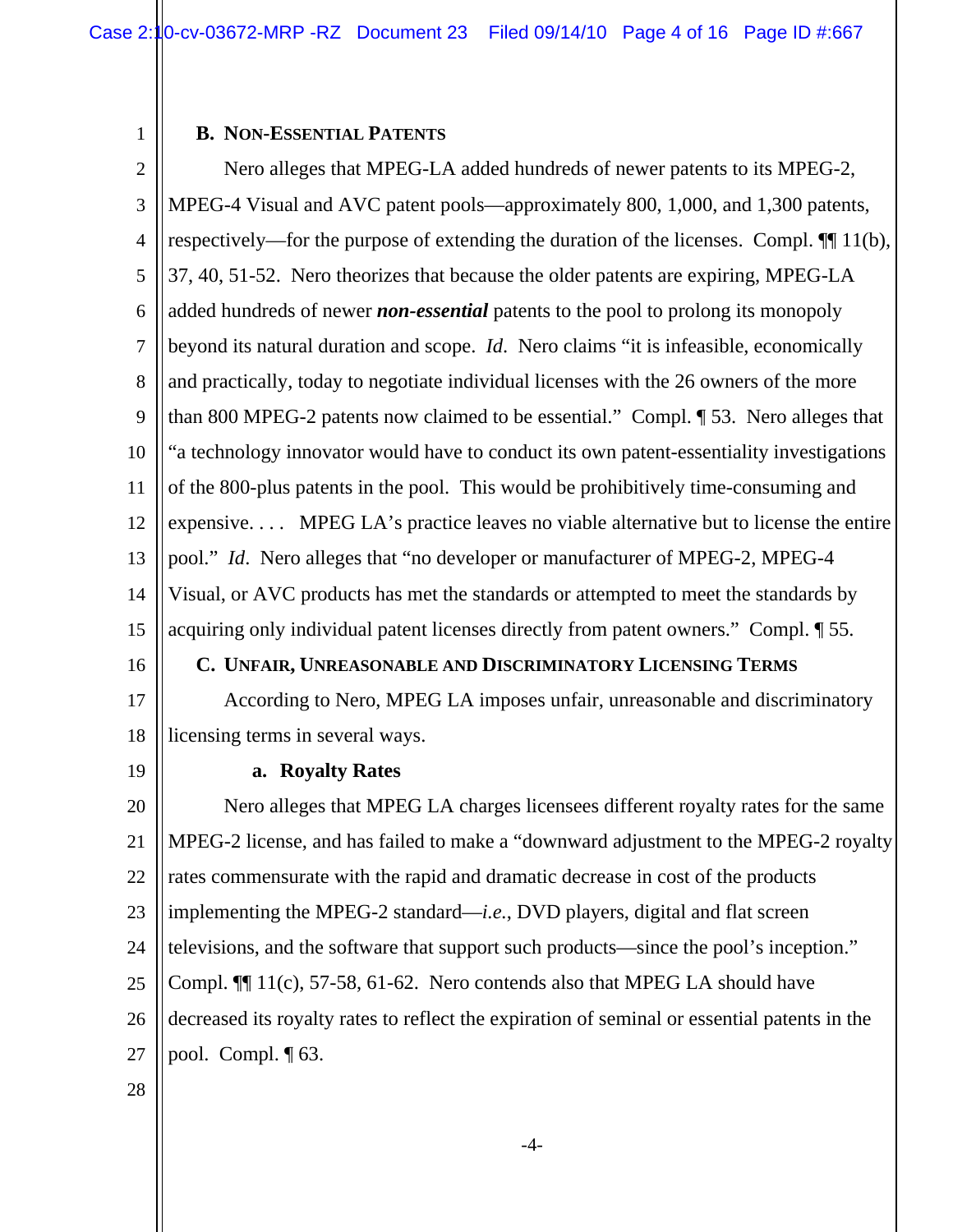1 2 3 Nero further alleges that MPEG LA collects royalties multiple times for the same device, and also has failed to communicate its policies equally to all licensees in a way that favors licensees that are also licensors, i.e., "insiders." Compl. ¶¶ 59-60.

4

# **b. Unreasonable Term Extension**

5 6 7 8 9 10 11 12 Nero also alleges that MPEG LA is coercing its licensees to extend their MPEG-2 Licenses until December 31, 2015, which Nero contends is an unreasonable term. Compl. ¶ 64. Nero claims this five-year term requirement is dramatically different from the original license, reviewed by DOJ in 1997, which allowed termination with 30 days' written notice. Compl.  $\P$  65. Nero complains that Nero and the other licensees have no choice but to sign the agreement because the current MPEG-2 License expires at the end of 2010 and it is economically infeasible to "conduct the necessary investigations to open licensing negotiations with individual patent owners." Compl. ¶ 65.

13

## **c. Time-Limited Free Trials**

14 15 16 17 18 19 20 Nero alleges that MPEG LA changed its position with respect to time-limited free trials, specifically whether or not a licensee is required to pay a royalty when it allows a customer to use its product for a limited trial period but the customer does not ultimately "upgrade" or purchase the product at the end of the trial. According to Nero, MPEG LA in the past treated such a situation as a sale and a return, and did not require licensees to pay royalties on that "sale." In 2008, MPEG LA changed its position, conducted an audit, and demanded \$15 million in royalties. Compl. ¶¶ 66-95.

21 22 23 24 25 26 Furthermore, Nero claims that MPEG LA manipulated the audit by coercing KPMG to "interpret issues and make findings contrary to reason and in accordance with MPEG LA's untenable position." Compl. ¶ 106. Nero claims this behavior constitutes discriminatory enforcement of license terms, and is an example of how MPEG LA wields its monopoly power to its own advantage, and manipulates competition and prices. Compl. ¶¶ 96-98, 107.

- 27
- 28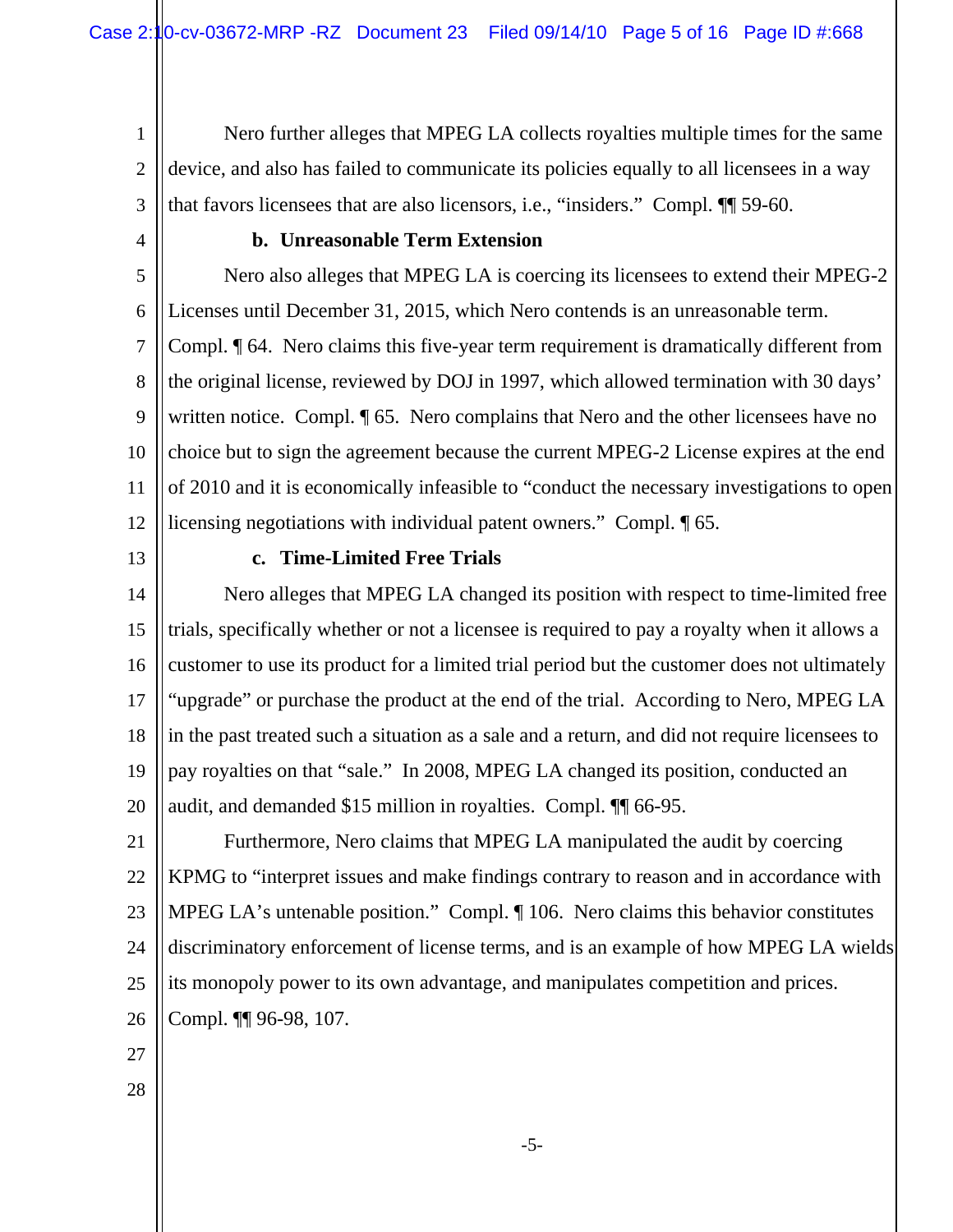#### **D. SECTION 2 OF THE SHERMAN ACT**

1

17

2 3 4 5 6 7 8 9 10 11 12 13 14 15 16 Nero brings one claim for unlawful maintenance, extension and/or abuse of monopoly power in violation of Section 2 of the Sherman Act. Compl. ¶¶ 108-22. Nero defines the market as the "worldwide markets for the licensing of patents relating to the MPEG-2, MPEG-4 Visual, and AVC standards" and alleges MPEG LA possesses monopoly power. Compl. ¶ 109. Although Nero propounds numerous allegations some of which are, frankly, puzzling in the context of a Sherman Act claim—the crux of Nero's Complaint is that MPEG LA has added newer non-essential patents to its pools to make it infeasible for a licensee to acquire the essential patents independently and thus, to preclude any reasonably interchangeable substitutes and to preserve its market dominance. Compl. ¶¶ 113-17. Moreover, Nero alleges MPEG LA has impermissibly expanded the temporal scope of its monopoly by adding non-essential patents with later term expiration dates to the patent pools. Compl. ¶ 118. "Nero seeks just compensation for—and an injunction to terminate—MPEG LA's unlawful maintenance, extension, and abuses of its monopoly power in violation of Section 2 of the Sherman Act." Compl. ¶ 15.

**III. DISCUSSION** 

18 19 20 21 22 23 24 25 26 27 28 To state a claim under Section 2, Nero must allege facts demonstrating that: (1) MPEG LA possesses monopoly power in the relevant market and (2) "the willful acquisition or maintenance of that power as distinguished from growth or development as a consequence of a superior product, business acumen, or historic accident." *U.S. v. Grinnell Corp*., 384 U.S. 563, 570-71 (1966). "As traditionally interpreted, the Sherman Act punishes any individual or entity that uses 'predatory' means to attain a monopoly, or to perpetuate a monopoly after the competitive superiority that originally gave rise to the monopoly has faded." *Alaska Airlines, Inc. v. United Airlines, Inc.*, 948 F.2d 536, 547 (citing *Aspen Skiing Co. v. Aspen Highlands Skiing Corp.*, 472 U.S. 585, 602, 610-11 (9th Cir. 1991)). The holder of a patent enjoys a lawful monopoly to prevent others from "making, using, offering for sale, or selling" the patented invention during the term of the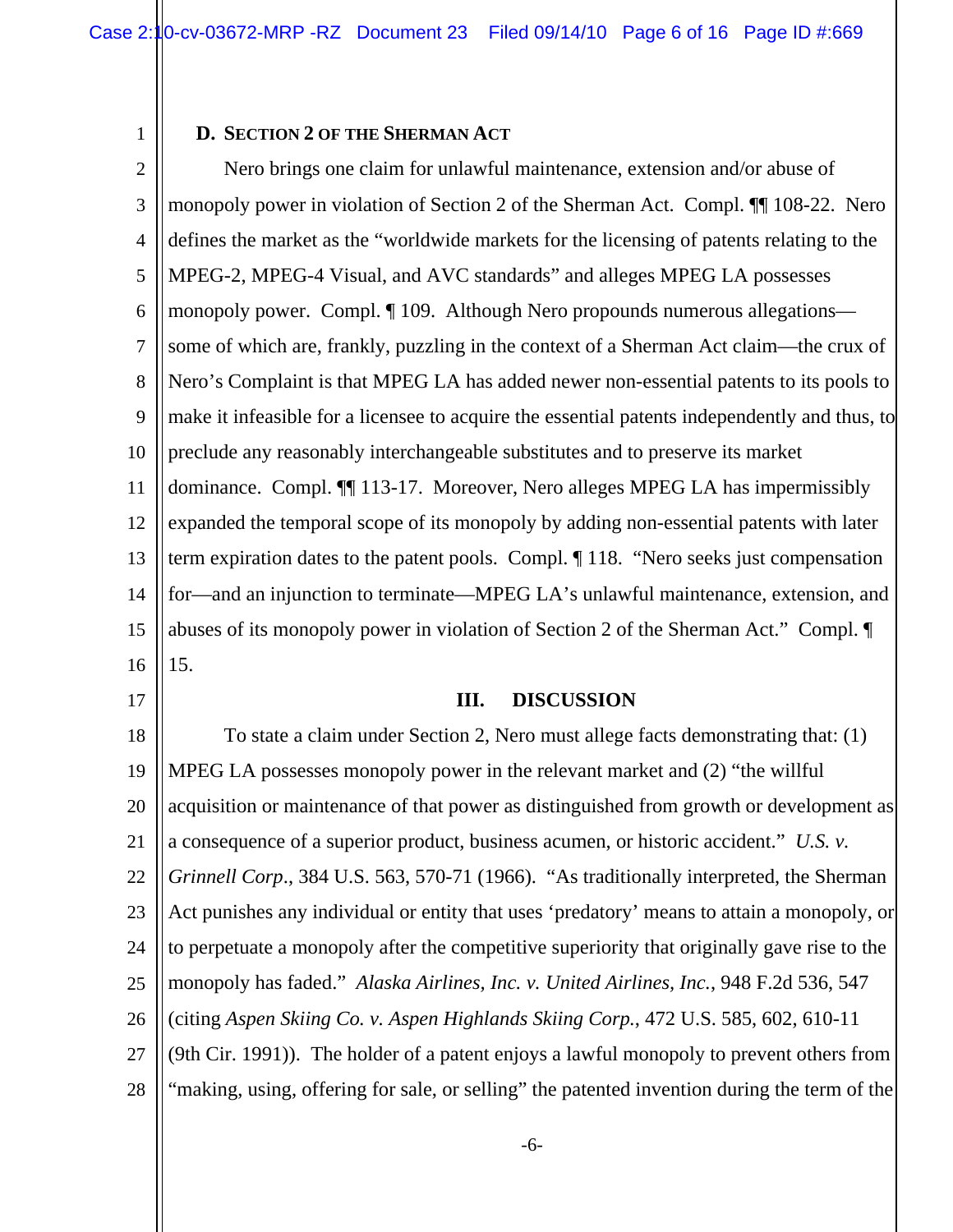1 2 3 4 5 6 patent. 35 U.S.C. § 154(a)(1)-(2). The legitimacy of MPEG LA's initial monopoly derived from the MPEG-2, MPEG-4 Visual and AVC patent pools is not at issue. Rather, Nero contends that MPEG LA is using predatory means to extend its patent monopoly in the relevant technology markets for years beyond the natural expiration of the essential patents. There must be predatory conduct to perpetuate a monopoly for MPEG LA to be liable under Section 2. *See Alaska Airlines, Inc.*, 948 F.2d at 549.

7 8 9 10 11 12 13 14 15 16 17 18 19 20 21 22 MPEG LA moves to dismiss the complaint on several bases. First, MPEG LA argues that Nero has failed to establish that it lacked a realistic opportunity to obtain individual licenses instead of licensing from MPEG LA. If Nero has such an opportunity, then MPEG LA's patent pools are not anticompetitive and do not violate Section 2 of the Sherman Act. Second, MPEG LA claims that Nero has failed to define a market in which MPEG LA has monopoly power. Third, MPEG LA argues Nero has failed to allege antitrust injury. Finally, MPEG LA argues Nero has failed to allege MPEG LA has engaged in any predatory conduct. The Court focuses on the first argument and the last argument, because they most accurately reflect the defects in the pleading. Nero has failed to establish any *factual* basis for its lawsuit. Its allegations that it has no realistic alternative to licensing from MPEG LA and that MPEG LA has engaged in predatory conduct by adding non-essential patents are based entirely on speculation and implausible inferences. Therefore, the Court **GRANTS** the motion to dismiss for failure to state a claim upon which relief may be granted under the Supreme Court's precedent in *Bell Atlantic Corp. v. Twombly*, 550 U.S. 544 (2007), and *Ashcroft v. Iqbal*, 129 S. Ct. 1937 (2009).

23

## **A. THE LEGAL STANDARD FOR A MOTION TO DISMISS**

24 25 26 27 28 Under Federal Rule of Civil Procedure 12(b)(6), a district court must dismiss a complaint if it fails to state a claim upon which relief can be granted. In deciding whether the plaintiff has stated a claim upon which relief can be granted, the Court must assume that the plaintiff's allegations are true and must draw all reasonable inferences in the plaintiff's favor. *See Usher*, 828 F.2d at 561. However, the Court is not required to

-7-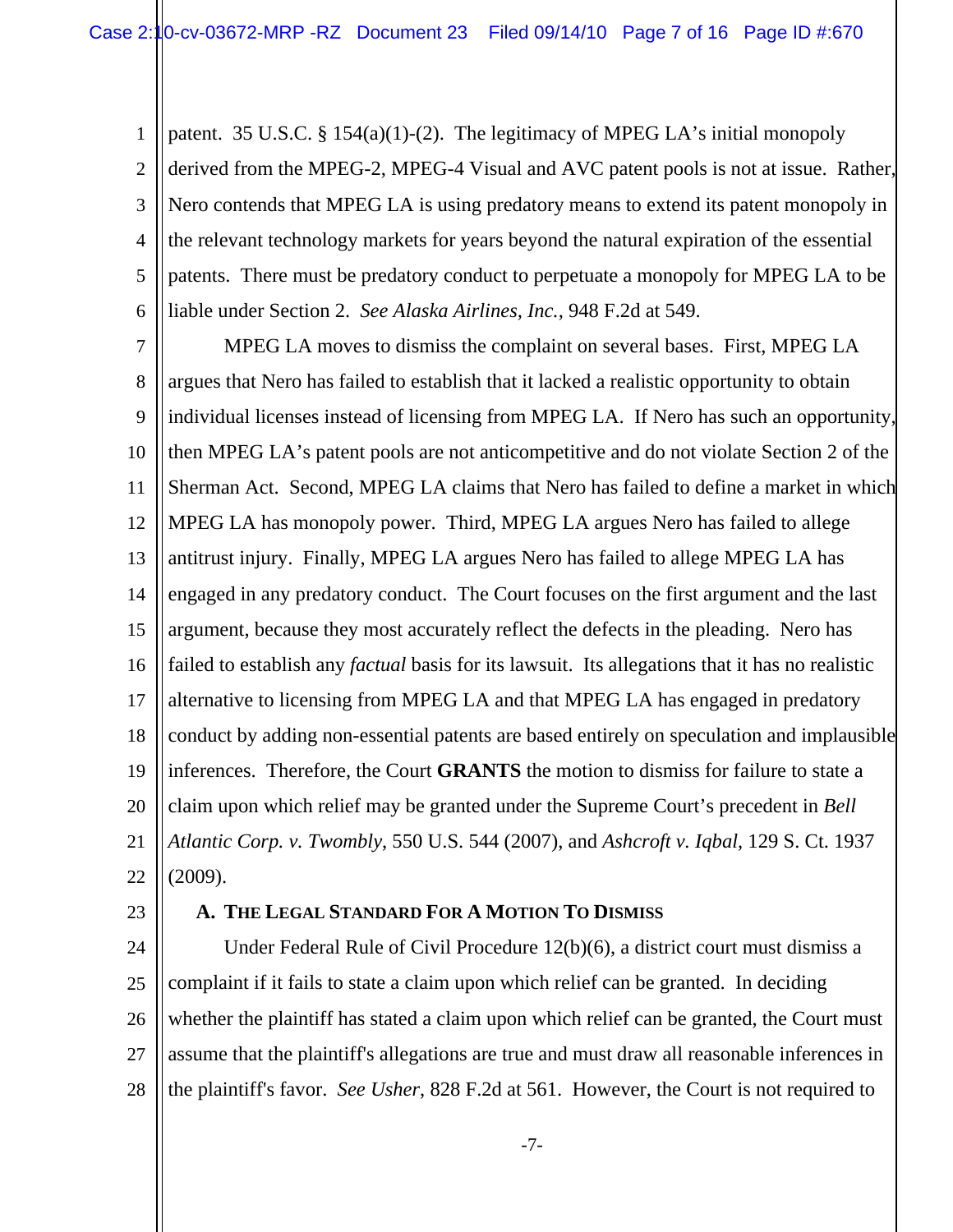1 2 3 4 5 6 7 accept as true "allegations that are merely conclusory, unwarranted deductions of fact, or unreasonable inferences." *In re Gilead Scis. Sec. Litig.*, 536 F.3d 1049, 1055 (9th Cir. 2008). If the Court dismisses the complaint, it must then decide whether to grant leave to amend. The Ninth Circuit has "repeatedly held that a district court should grant leave to amend even if no request to amend the pleading was made, unless it determines that the pleading could not possibly be cured by the allegation of other facts." *Lopez v. Smith*, 203 F.3d 1122, 1130 (9th Cir. 2000) (citations and internal quotation marks omitted).

8

## **B. THE RULE 8 PLEADING STANDARD**

9 10 11 12 13 14 15 16 17 18 19 20 21 22 In *Bell Atlantic Corp. v. Twombly*, the Supreme Court established that dismissal for failure to state a claim upon which relief may be granted does not require appearance beyond a doubt that plaintiff can prove no set of facts in support of a claim that would entitle him to relief.<sup>2</sup> 550 U.S. at 562-63. Instead, a complaint must be plausible on its face and not rest upon legal conclusions. *Id.* at 564-65, 570. *Twombly* was an antitrust case and the Supreme Court recognized that proceeding to antitrust discovery can be expensive, thus the Court "must retain the power to insist upon some specificity in pleading before allowing a potentially massive factual controversy to proceed." *Id*. at 558. Indeed, a plaintiff must allege enough facts to make misconduct more plausible than an "obvious alternative explanation." *Id*. at 567. The Ninth Circuit, too, has explained that "because discovery in antitrust cases frequently causes substantial expenditures and gives the plaintiff the opportunity to extort large settlements even where he does not have much of a case," a complaint must have enough factual allegations to raise their claim above speculation. *Kendall v. Visa U.S.A., Inc.*, 518 F.3d 1042, 1047 (9th Cir. 2008).

23

24 Two years later, in *Ashcroft v. Iqbal*, the Court reemphasized that a pleading does not suffice if it tenders naked assertions devoid of further factual enhancement; the

25

 $\overline{a}$ 

<sup>26</sup> 27 28 2 The *Twombly* standard applies to Section 2 claims. *See Pac. Bell Tel. Co. v. Linkline Commc'ns, Inc.,* 129 S. Ct. 1109, 1123 (2009) (remanding case to the district court to consider whether the amended complaint, which alleged violation of Section 2 of the Sherman Act, states a claim upon which relief may be granted in light of the new pleading standard articulated in *Twombly*).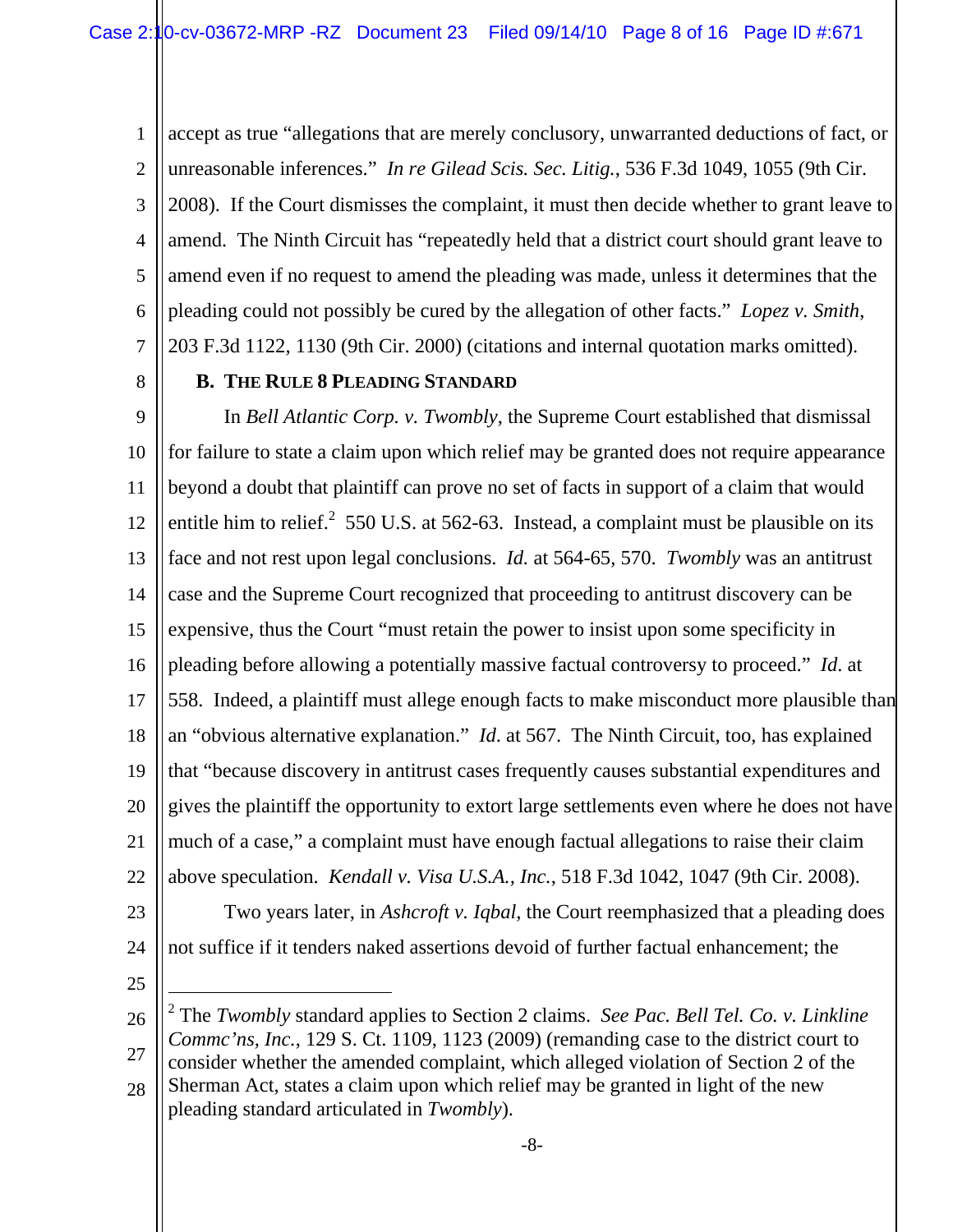1 2 3 4 5 6 7 8 9 claims must be plausible. 129 S. Ct. at 1949. "The plausibility standard is not akin to a 'probability requirement,' but it asks for more than a sheer possibility that a defendant has acted unlawfully." *Id.* Determining whether a complaint states a plausible claim for relief is a context-specific task. *Id*. at 1950. "But where the well-pleaded facts do not permit the court to infer more than the mere possibility of misconduct, the complaint has alleged—but it has not shown—that the pleader is entitled to relief." *Id*. (alterations, citations and quotation marks omitted); *see* Fed. R. Civ. P. 8(a)(2). Here, Nero asks the Court to infer misconduct where the Court finds no more than a mere possibility, and further finds implausible.

10

#### **C. THE COMPLAINT LACKS THE NECESSARY FACTUAL ALLEGATIONS**

11 12 13 14 15 16 17 18 19 Nero's allegations that MPEG LA has packed its patent pools with non-essential patents to impermissibly expand the temporal scope of its monopoly and to make it impracticable to identify only the essential patents are speculative. The Complaint does not contain any statements of fact that support its claims. As counsel for Nero admitted at oral argument, Nero relies on an "inference" that MPEG LA must have engaged in unlawful, anticompetitive conduct because the number of patents in the MPEG-2 pool increased from 27 to 800 over the last thirteen years. The Court finds that because the conduct can be more likely explained by lawful behavior, Nero's allegations are implausible.

20 21 22 23 24 25 26 27 28 MPEG LA offers an "obvious alternative explanation" for the exponential increase in the number of patents in the patent pool, that the patents are indeed essential. MPEG LA argues that because the increase in patents has decreased the pro rata share of royalties to each licensor member of MPEG LA, it makes no economic sense for them to add non-essential patents. This argument fails to address the benefits of extending the life of the pool. After all, a lower pro rata share of royalties paid after the expiration of the terms of the essential patents is better than no share at all. However, MPEG LA also offers the following very persuasive argument: "The fact that there are a large number of patents in the MPEG-2 pool, or more than there were in 1993, says more about the length

-9-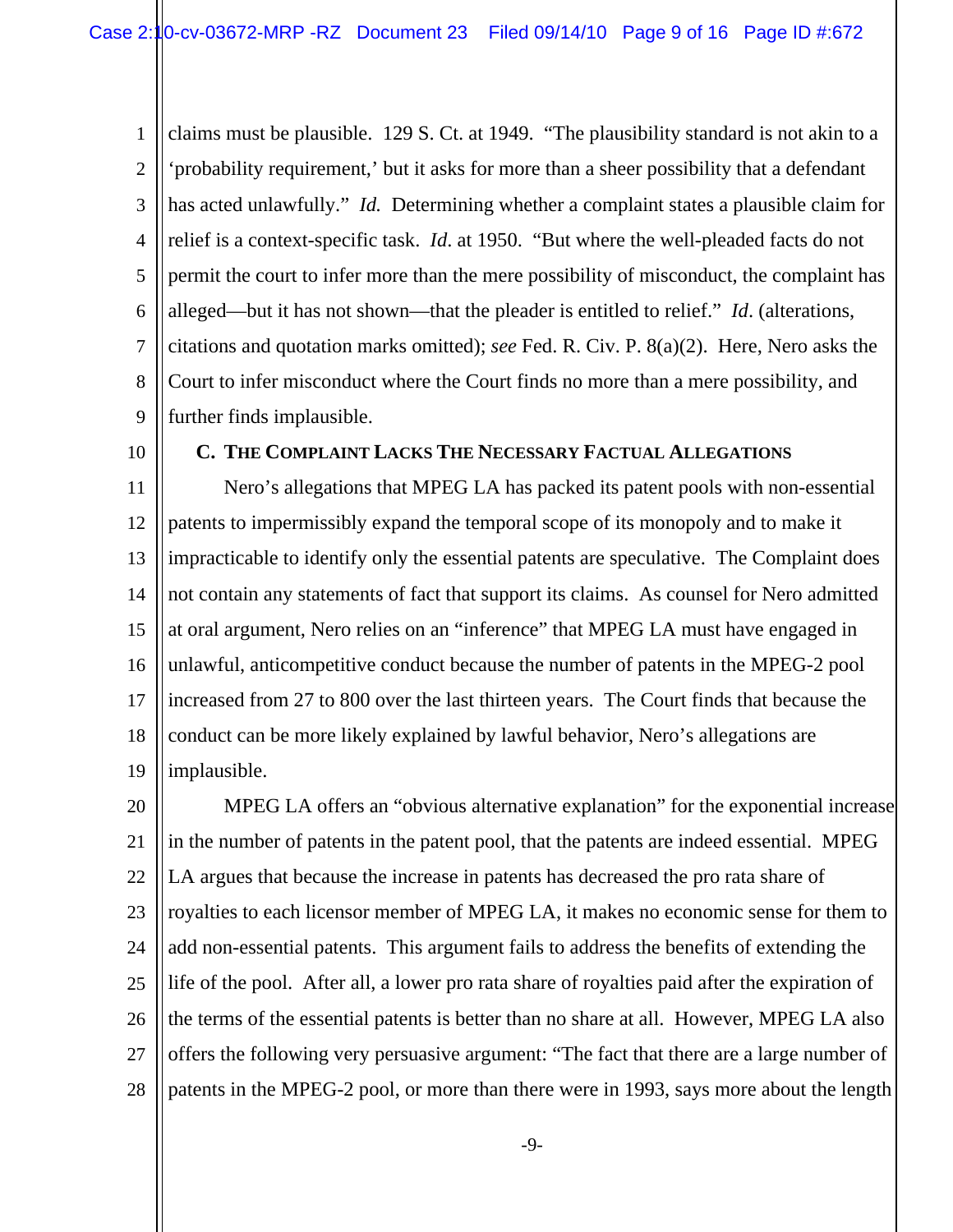1 2 3 4 5 6 7 8 9 10 11 12 13 of time it takes to prosecute patents (and the incentives to create blocking positions by failing to prosecute them expeditiously) and precious little about whether those patents are essential." Reply at 6. It is not unusual for hundreds of patents to be essential to implementing a complex technology. It is also not anticompetitive for a patent pool to include numerous *potentially* blocking patents, patents which may or may not be essential but which are more efficient to license as part of the pool than to risk the expense of future litigation. *See Philips v. ITC*, 424 F.3d 1179, 1187-90 (Fed. Cir. 2005). And, as MPEG LA points out, the length of time it takes to prosecute patents and the incentives for withholding relevant technology until a standard is established are both far more plausible explanations for hundreds of essential patents turning up in the decade following the creation of the pools. *See generally Rambus Inc. v. FTC*, 522 F.3d 456 (D.C. Cir. 2008) (recognizing incentives to withhold relevant technology to set up a blocking position and extract a windfall).

14

## **1. ECONOMIC INFEASIBILITY OF DIRECT LICENSING**

15 16 17 18 19 20 21 22 23 24 25 26 27 28 The Supreme Court has recognized that patent pools should be addressed under the rule of reason analysis, except for arrangements where the only apparent purpose is naked price fixing. *United States v. Line Material*, 333 U.S. 287, 315 (1948). A rule of reason analysis requires a determination of whether an agreement is on balance an unreasonable restraint of trade, that is, whether its anti-competitive effects outweigh its pro-competitive effects. *Nat'l Soc'y of Prof. Eng'rs v. U.S.*, 435 U.S. 679 (1978); *Continental T.V., Inc. v. GTE Sylvania, Inc.*, 433 U.S. 36 (1977); *Chicago Bd. of Trade v. U.S.*, 246 U.S. 231 (1918). The opportunity to acquire a pool of rights does not restrain trade if an alternative opportunity to acquire individual rights is fully available. *Auto. Radio Manuf. Co. v. Hazeltine Research, Inc.*, 339 U.S. 827 (1950) (patents); *Standard Oil Co. v. U.S.*, 283 U.S. 163 (1931) (same); *Sumitomo Mitsubishi Silicon Corp. v. MEMC Elec. Materials, Inc.*, No. 05-2133 SBA, 2007 WL 2318903, at \*15 (N.D. Cal. Aug. 13, 2007). It likewise does not violate Section 2, the anti-monopoly provision of the Sherman Act, because Section 2 requires proof of an anti-competitive act to acquire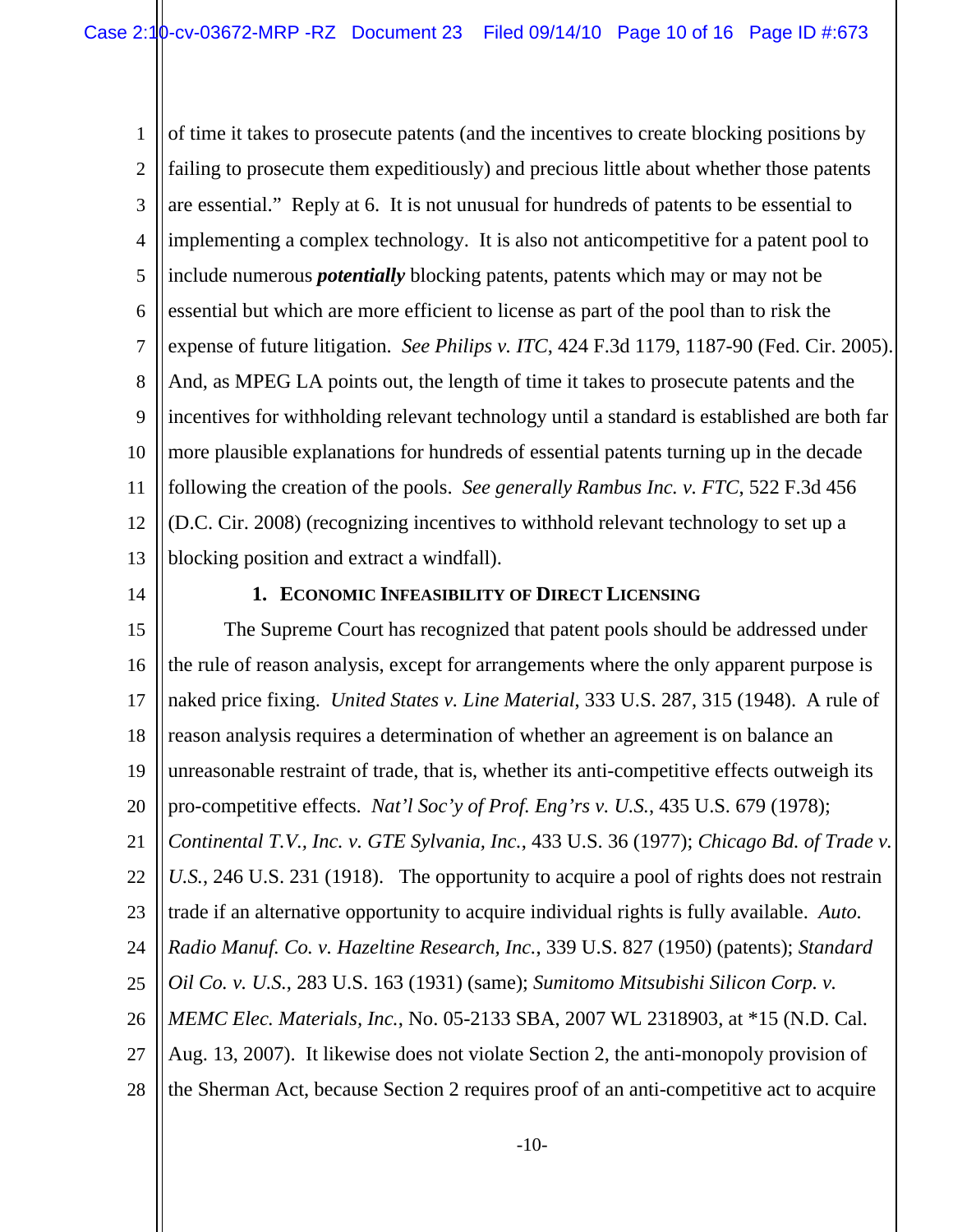1 2 3 4 5 6 7 or maintain a monopoly. *See Eastman Kodak Co. v. Image Technical Servs*., 504 U.S. 451, 481 (1992). Thus, the "true issue" in situations involving a patent pool is whether the antitrust plaintiff lacked a "realistic opportunity" as a "practical matter" to obtain individual licenses from individual owners as opposed to a single license from the pool. *See Columbia Broadcasting Sys., Inc. v. Am. Soc'y of Composers, Authors & Publishers*, 620 F.2d 930, 936 (2d Cir. 1980); *Matsushita Elec. Indus. Co., Ltd. v. Cinram Int'l, Inc.*, 299 F. Supp. 2d 370, 377 (D. Del. 2004).

8 9 10 11 12 13 14 15 16 17 18 19 20 21 22 23 24 Nero's monopolization argument relies heavily on the "economic infeasibility" of individual licensing, which results in the unavailability of a substitute for MPEG LA's patent pools. However, Nero has not attempted to determine which patents it needs and to license them individually. Nero's conclusion that it lacks a realistic opportunity to obtain the individual licenses necessary to practice Nero's technology is a hypothesis. If this case were to proceed, Nero would have the burden of proving the non-availability of alternatives to MPEG LA's patent pool. *Columbia Broadcasting Sys., Inc.*, 620 F.2d at 937. Furthermore, time and expense will not be considered insurmountable barriers to direct licensing. *See id.*; *Buffalo Broadcasting Co., Inc. v. Am. Soc'y of Composers, Authors & Publishers*, 744 F.2d 917, 926 (2d Cir. 1984) (rejecting the argument that direct licensing is too costly and burdensome to be a realistic alternative to a blanket license and concluding "the only valid test of whether the program license is 'too costly' to be a realistic alternative is whether the price for such a license, in an objective sense, is higher than the value of the [intellectual property] rights obtained"); *Cinram Int'l, Inc.*, 299 F. Supp. 2d at 378-79. The burden of proving lack of a realistic opportunity to license directly cannot be met where a plaintiff never makes an inquiry or attempts to negotiate a single individual license. *Cinram Int'l, Inc.*, 299 F. Supp. 2d at 377-78.

25 26 27 28 Nero argues that these cases are not on point at the motion to dismiss stage, because the procedural posture of the cases cited in the preceding paragraph is summary judgment. Thus, Nero argues, the plaintiffs were given the opportunity to engage in discovery to prove the non-availability of licensing alternatives. The Court finds this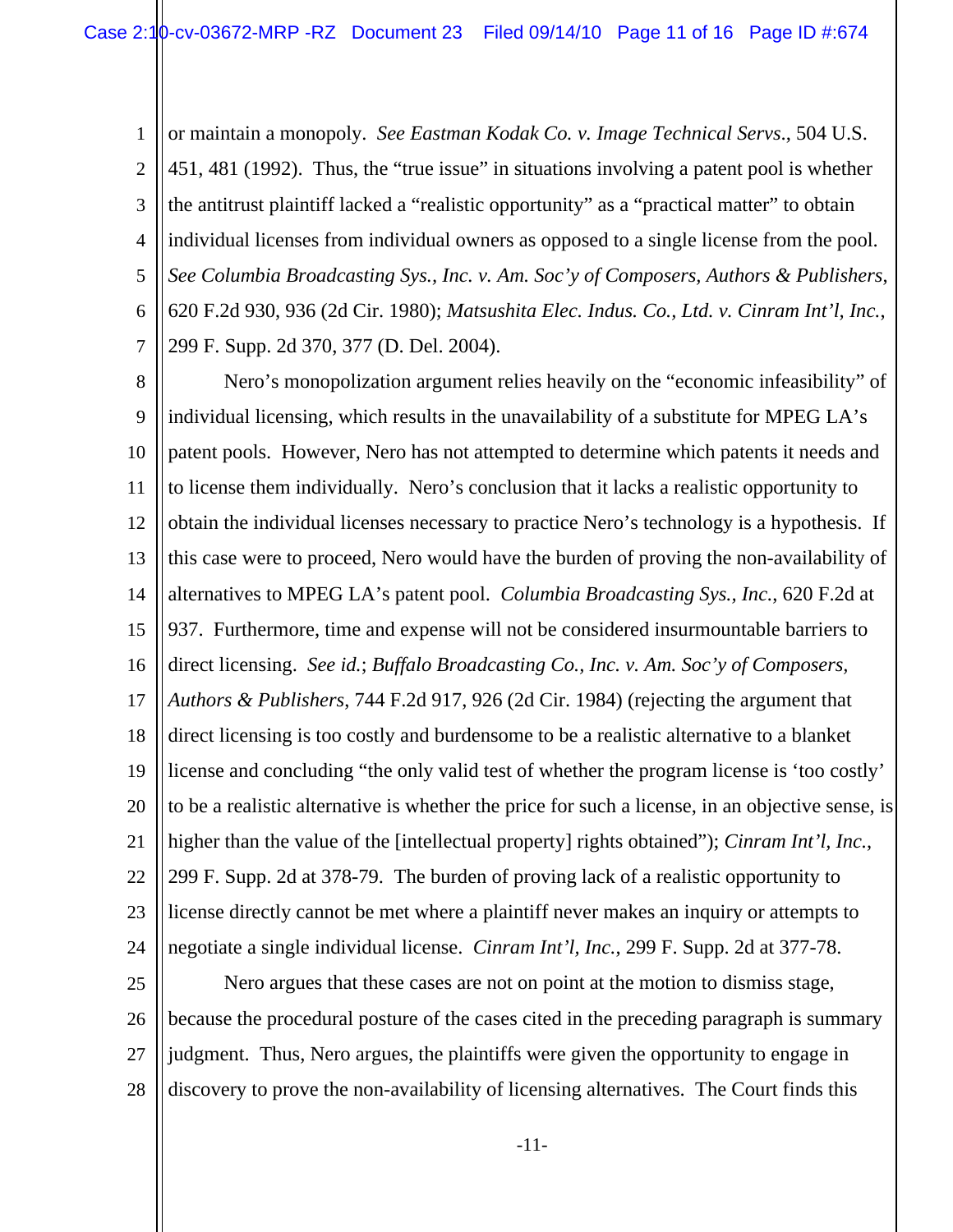1 2 3 4 5 6 7 8 9 10 11 12 13 14 argument unpersuasive because when the foregoing cases came before the respective courts on a motion to dismiss, the Supreme Court had not yet issued its decision in *Bell Atlantic v. Twombly*. Therefore, the courts applied the former pleading standard set forth in *Conley v. Gibson*, that "a complaint should not be dismissed for failure to state a claim unless it appears beyond doubt that the plaintiff can prove no set of facts in support of his claim which would entitle him to relief." 355 U.S. 41, 45-46 (1957), *abrogated by Twombly*, 550 U.S. 544 (2007). The Supreme Court has explained that under a literal reading of *Conley*'s "no set of facts" language, "a wholly conclusory statement of claim would survive a motion to dismiss whenever the pleadings left open the possibility that a plaintiff might later establish some set of undisclosed facts to support recovery." *Twombly*, 550 U.S. at 561. This is no longer the law. Under *Twombly*, the new pleading standard is plausibility, something more than speculation. Thus, the Court finds that Nero has failed to plausibly allege it lacks a "realistic opportunity" as a "practical matter" to obtain individual licenses from individual patent holders.

15

16

**2. PREDATORY CONDUCT: WILLFUL ADDITION OF NON-ESSENTIAL PATENTS**

17 18 19 20 21 22 23 24 25 The essence of Nero's allegations of predatory conduct rests on Nero's "inference" that because the patent pool has grown so large, MPEG LA must be adding hundreds of non-essential patents to the pool for the purpose of improperly extending the temporal scope of its monopoly and to make it economically infeasible for a licensee to determine which patents are essential to its technology and must be licensed. The success of Nero's claims depend on a finding that the essential patents have expired and that MPEG LA is willfully charging licensees royalties on a pool of non-essential patents, which are not necessary to practice the relevant technologies. Yet, Nero offers not one factual allegation from which the Court could conclude this is plausible.

26 27 28 Nero contends that it would be prohibitively expensive for it to identify the nonessential patents and so justifies its failure to name even one example of one patent that is non-essential and added for the purpose of unlawfully extending the temporal scope of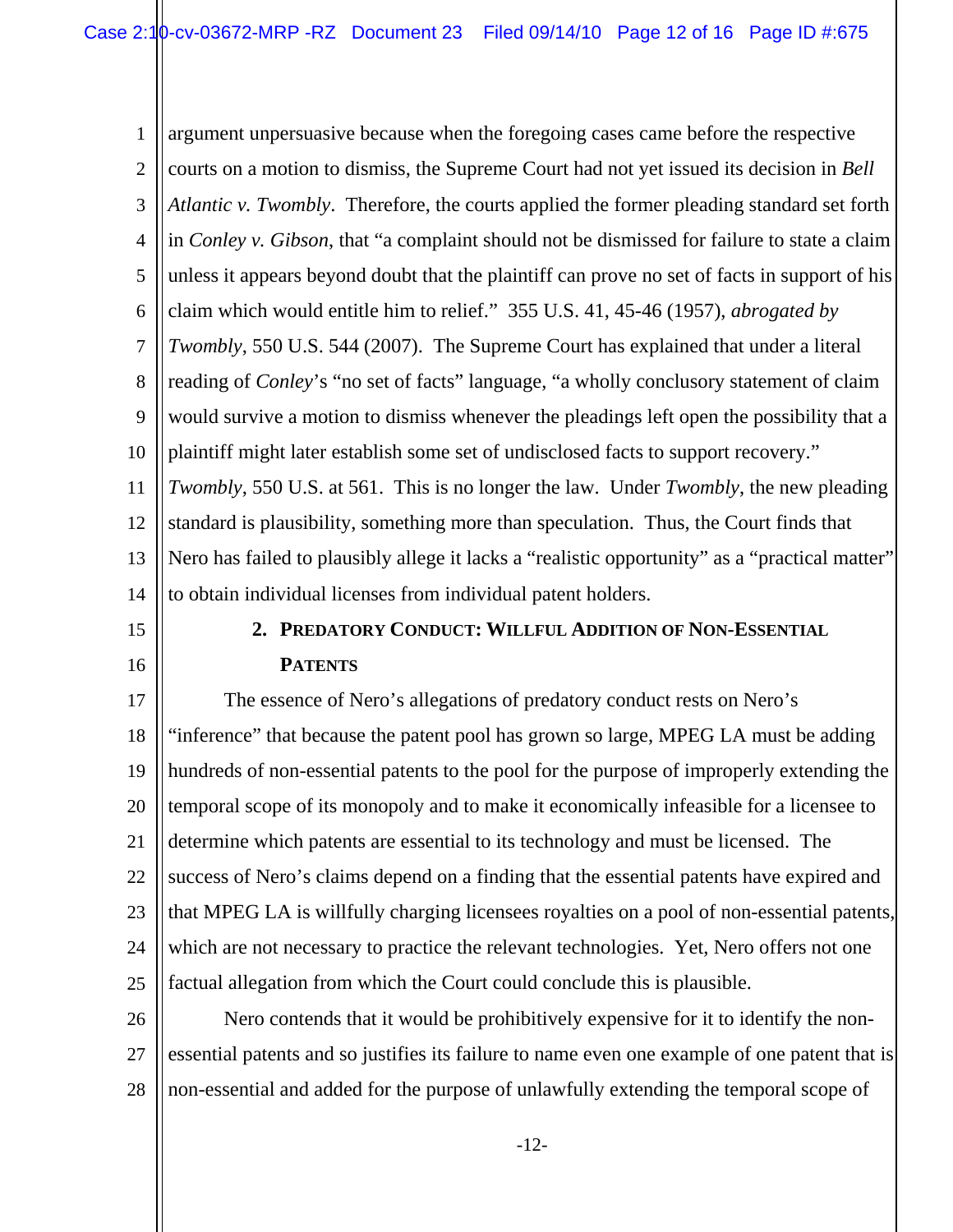1 2 3 4 5 6 7 the patent pool. But Nero will have to undertake just such an inquiry to prove its allegations in this case. It is not clear that Nero ever intends to undertake such inquiry. Nero's counsel expressed desire to take discovery to find out how many patents the MPEG-4 Visual and AVC patent pools contained initially so that it might, again, *infer* that MPEG LA has added "hundreds upon hundreds of non-essential patents to make the pool unchallengeable and to restrain individual licensing." Sept. 2, 2010 Hearing Tr. at 35:20-36:08.

8 9 10 11 12 13 14 15 16 17 18 19 The Court emphasizes that Nero *does not need* Court-ordered discovery to determine whether any of the patents in the pools at issue contain non-essential or expired patents. This information is in the public domain. For instance, the expiration date of each patent is obvious from the first page of the patent. It does not require discovery, claim construction or even a full reading of each patent to determine how many patents in the patent pools are in fact expired. Yet, the Complaint contains no facts showing any of the patents actually have expired. Nero did not conduct even that cursory amount of preliminary investigation before bringing its claims approximately eight months ago. As the Supreme Court made clear, before the Court should allow a case to proceed into expensive, onerous discovery, a complaint must be plausible and must not rely solely on speculation and unsupported theories. *Twombly*, 550 U.S. at 558, 564-65, 570; *Kendall*, 518 F.3d at 1047.

20

## **D. THE FUTILITY OF AMENDMENT**

21 22 23 24 25 26 27 28 MPEG LA insists that Nero should not be given leave to amend because it has been given a couple of opportunities to amend its allegations already. Nero first brought its allegations in the form of counterclaims and then amended counterclaims in an earlier suit, which eventually was remanded to state court for improper removal. In that prior suit, Nero also had the benefit of reviewing a motion to dismiss that MPEG LA filed before the case was remanded and before Nero re-filed its claims separately in federal court. Thus, MPEG LA argues the Complaint represents Nero's third attempt at stating a claim upon which relief can be granted.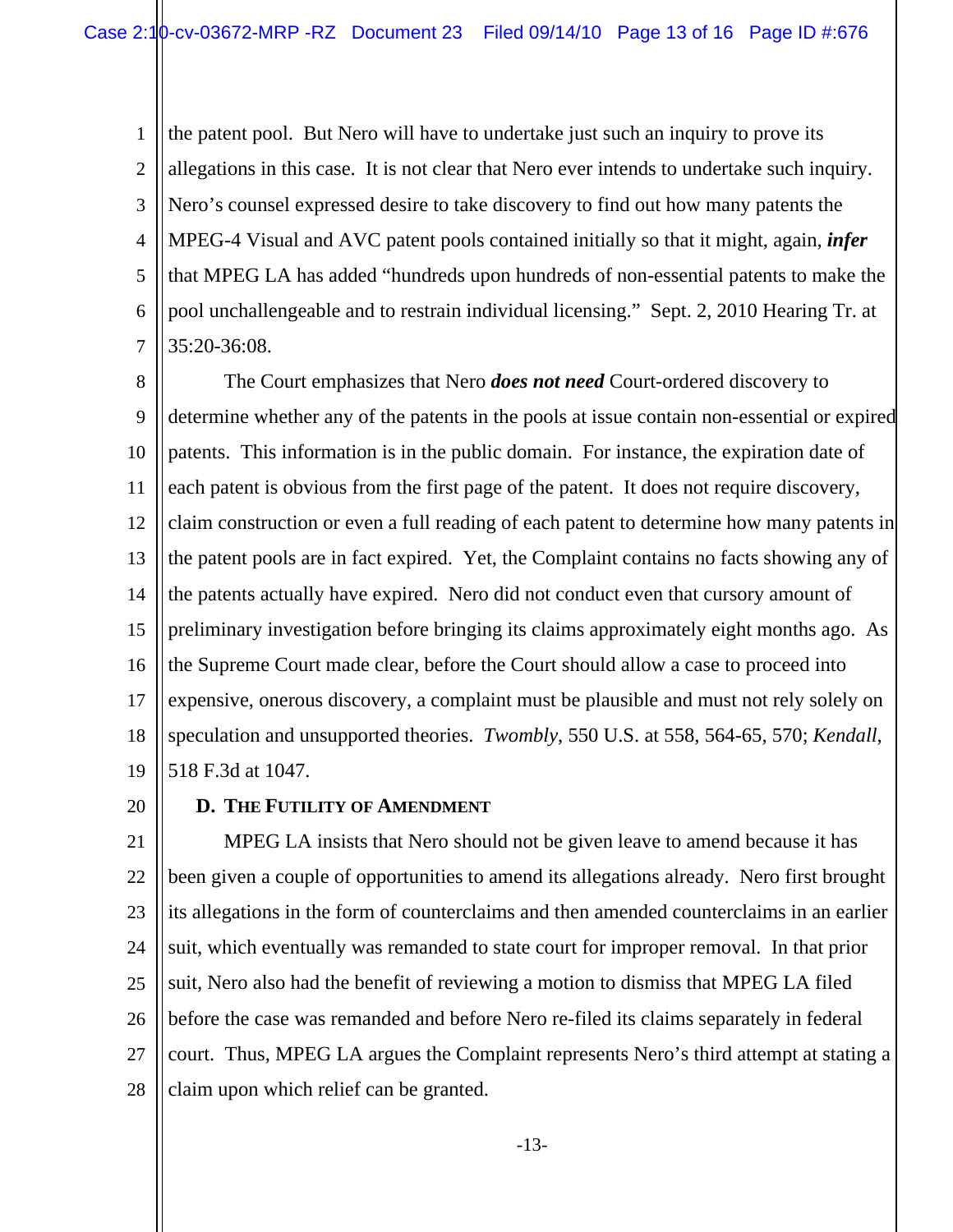1 2 3 4 5 6 7 The Court will grant leave to amend because this Court has not yet given Nero an opportunity to cure the defects in its pleading and because, in fact, no court has previously reviewed or opined on its sufficiency. Moreover, because the chief problem with the Complaint is that it does not contain any actual factual allegations to support its inferences, the Court will not conclude yet that the pleading could not possibly be cured by the allegation of other facts. *See Lopez v. Smith*, 203 F.3d at 1130. Nero has twenty (20) days from the date of this Order to file a First Amended Complaint.

8

9

# **IV. REQUESTS FOR JUDICIAL NOTICE AND MOTION TO STRIKE A. REQUESTS FOR JUDICIAL NOTICE**

10 11 12 13 14 15 16 17 18 19 20 21 22 In conjunction with its motion to dismiss, MPEG LA asks the Court to take judicial notice of the following documents: (1) MPEG LA's Complaint filed in *MPEG LA, L.L.C. v. Nero AG, et al.*, Case No. BC427817, on December 10, 2009 in Los Angeles Superior Court; (2) Nero's First Amended Counterclaims, filed in *MPEG LA, L.L.C. v. Nero AG, et al.*, No. 2:10-cv-00382 RGK (PJWx), on February 16, 2010 in the U.S. District Court for the Central District of California; (3) MPEG LA's Motion to Dismiss Nero's Section 2 Counterclaim, filed in *MPEG LA, L.L.C. v. Nero AG, et al.*, No. 2:10-cv-00382 RGK (PJWx) on March 17, 2010; (4) Order re: Plaintiff's Motion to Remand, issued in *MPEG LA, L.L.C. v. Nero AG, et al.*, No. 2:10-cv-00382 RGK (PJWx) on March 31, 2010. Under Federal Rule of Evidence 201, a court may take judicial notice of court filings and others matters of public record. Fed. R. Evid. 201; *Reyn's Pasta Bella, LLC v. Visa USA, Inc.*, 442 F.3d 741, 746 (9th Cir. 2006). The request is therefore **GRANTED**.

23 24 25 26 27 28 In conjunction with its opposition to MPEG LA's motion to dismiss, Nero asks the Court to take judicial notice of the following documents: (1) Business Review Letter, dated June 26, 1997, from Joel Klein on behalf of the U.S. Department of Justice regarding MPEG LA; (2) The Antitrust Guidelines for the Licensing of Intellectual Property Issued by the U.S. Department of Justice and the Federal Trade Commission; (3) Business Review Letter, dated December 16, 1998, from Joel Klein on behalf of the

-14-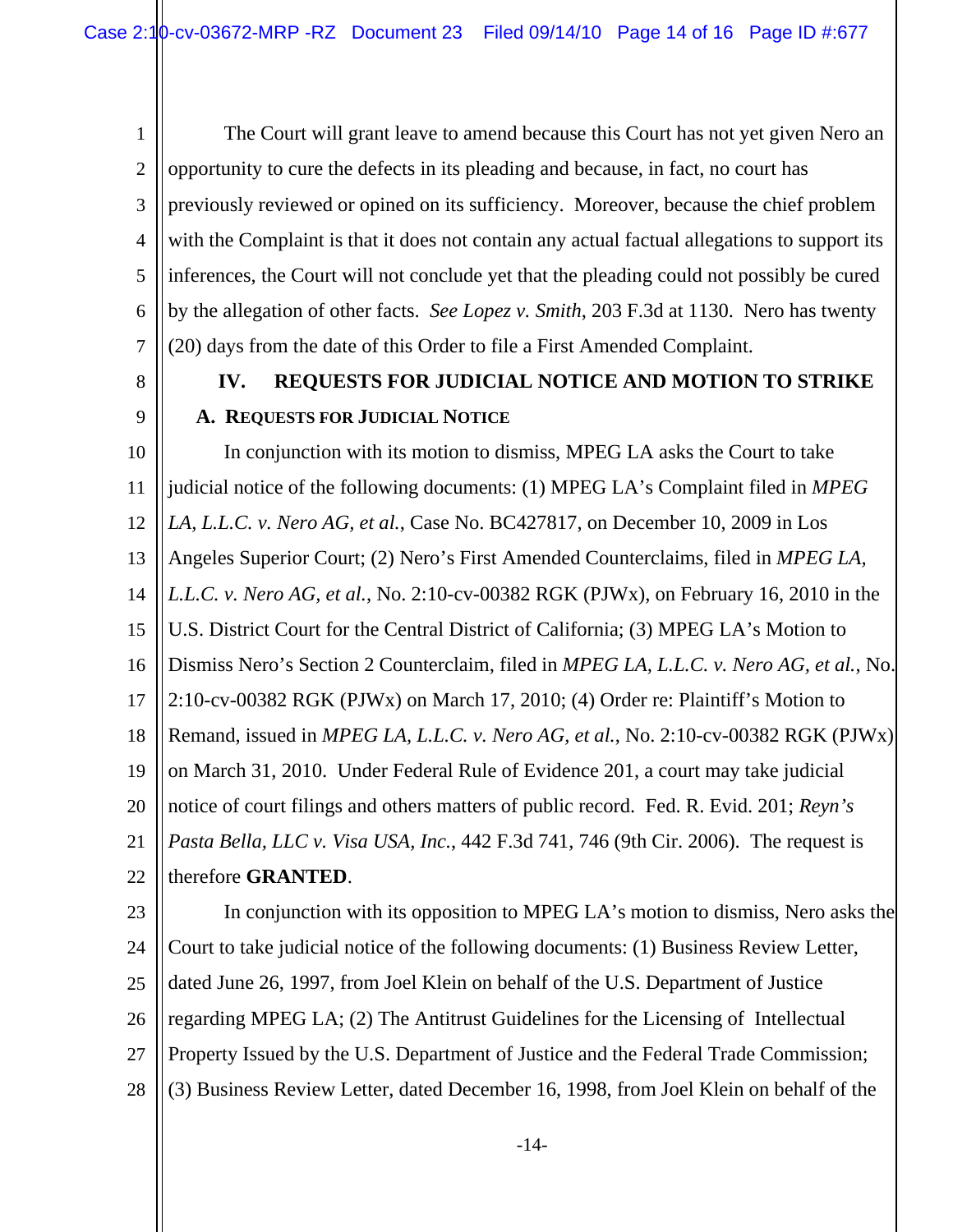1 2 3 4 Department of Justice regarding a DVD patent pool. All three documents are publicly available from the Department of Justice website and thus are capable of accurate and ready determination by resort to sources whose accuracy cannot be reasonably be questioned. Fed. R. Evid. 201(b).

5 6 7 8 The Complaint alleges and relies on the contents of the Business Review Letters and the Court may therefore consider them. *See Branch v. Tunnell*, 14 F.3d 449, 453-54 (9th Cir. 1994), *overruled on separate grounds by Galbraith v. County of Santa Clara*, 307 F.3d 1119 (9th Cir. 2002); *Parrino v. FHP, Inc.*, 146 F.3d 699, 705-06 (9th Cir.

9 1998), *superseded by statute*. The request is therefore **GRANTED.** 

10

## **B. MOTION TO STRIKE**

11 12 13 14 15 16 17 18 19 In conjunction with its reply brief, MPEG LA submitted a copy of the hearing transcript on a motion to compel in the separate lawsuit *MPEG LA, L.L.C. v. Alcatel Lucent, et al.*, No. 3317-VCL, before Vice Chancellor Lamb in the Court of Chancery of the State of Delaware on June 1, 2009. MPEG LA cited the transcript in its brief to support its argument that Rubenstein's independence as an evaluator depends only on his independence from potential licensors and not his independence from MPEG LA. MPEG LA argued that Vice Chancellor Lamb recognized this point and found the argument that Rubenstein was not independent from MPEG LA to be a red herring. *See* Reply at 7:6- 11.

20 21 22 23 24 25 26 27 28 Nero moves to strike any discussion of the transcript within the Reply Brief and requests that the Court not consider the transcript as evidence or binding precedent when ruling on the motion to dismiss. MPEG LA responds that the transcript of Vice Chancellor Lamb's ruling is not offered as evidence of any fact, but is offered as legal authority on a point of law. The Court has not considered whether Rubenstein is or is not independent; the Court has not treated and would not have treated the transcript as evidence on that point. Likewise, Vice Chancellor Lamb's ruling is not binding precedent. Thus, to the extent that Nero requests that the Court not consider the transcript as evidence or binding precedent when ruling on the motion to dismiss, the

-15-